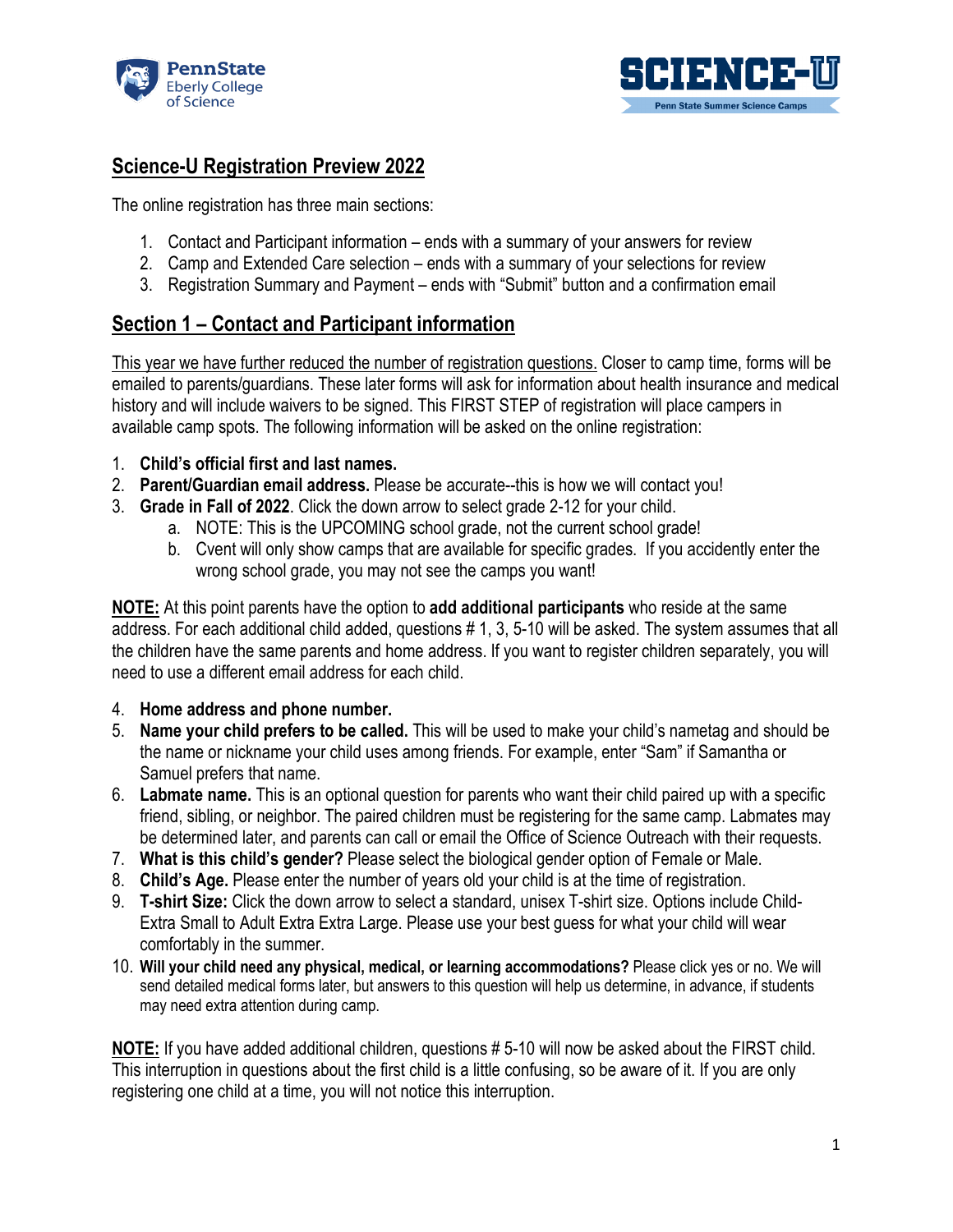



- *11.* **Parent/Guardian Information**. Please provide the full name, daytime phone number, and email address of one or two parents/guardians. *NOTE: If there are any legal issues related to custody that we*  should be aware of, please provide us with an updated court document stating as such. We will abide by legal *documents only when dealing with children and custody issues. Otherwise, either parent has equal rights to their child.*
- 12. **Emergency Contact Information.** Please provide the full name and phone number of one or two adults who can be contacted if neither parent nor guardian is available in an emergency.
- 13. **Would you like to apply for Financial Aid?** Please click yes or no.
	- *a. Financial aid is available on a first come, first-serve basis to help with registration fees for families that*  are in need of support. If you would like to request financial aid, please click "Yes". Our office will email *you a link to a financial aid application to be completed within 14 days.*
	- *b. Full or partial financial assistance may be granted for low-income families, families experiencing financial or medical hardship, or for children who qualify for free or reduced-price school lunch. If we are unable to grant financial aid, you will be asked to pay the registration fee.*
	- c. More information about financial aid may be found at <https://science.psu.edu/outreach/scienceu/scholarships>

## **Section 2 – Camp and Extended Care selection**

After reviewing the information entered for your camper(s), the camp choices for a child's **selected school grade** will appear -- if there are open spots available. If the wrong school grade was selected, you may not see the desired camps, and will have to return to the previous page to edit the child's grade. In addition, if the camp is already full, you may not see camp choices. There is a waitlist available for each camp, but if the waitlist is also full, that camp choice will not appear. You may call our office to have your child manually added to the waitlist, however, it is unlikely that the waitlist will move enough to secure a spot in that camp.

Available camps will appear in order of their start date, as follows:

- *Nature Explorers: Cycles Galore!\**
- *Make It Matter – Day or Residential*
- *Nittany Bots: LEGO Robotics-Journey to Master Builder (Grades 2-3)\**
- *Ecology Camp: The Wonders of Your Own Backyard\**
- *Nittany Bots: LEGO Robotics-Journey to Master Builder (Grades 4-5)\**
- *Finding Your Roots\**
- *Life…in Space\**
- *Penn State Premed Academy*
- *Designing the Future\**

\*Extended care sections will be seen for the weeks of camps that are offered for grades 2-8.

Again, you will only see the available camps that are offered for the grade you enter for your child. For example, for grade 3 only the *Nature Explorers: Cycles Galore!* and the *Nittany Bots: LEGO Robotics-Journey to Master Builder (Grades 2-3)* will be seen, if spots are still available.

**Extended Care--Two sessions of extended care are offered for campers entering grades 2-8, and the cost is** \$30/week for the morning session, \$30/week for the afternoon session, or \$50/week for both morning and afternoon extended care. Morning care is available the second camp day to Friday with drop-off as early as 7:45 a.m., and afternoon extended care is available the first camp day to Thursday with pick-up as late as 5:15 p.m.